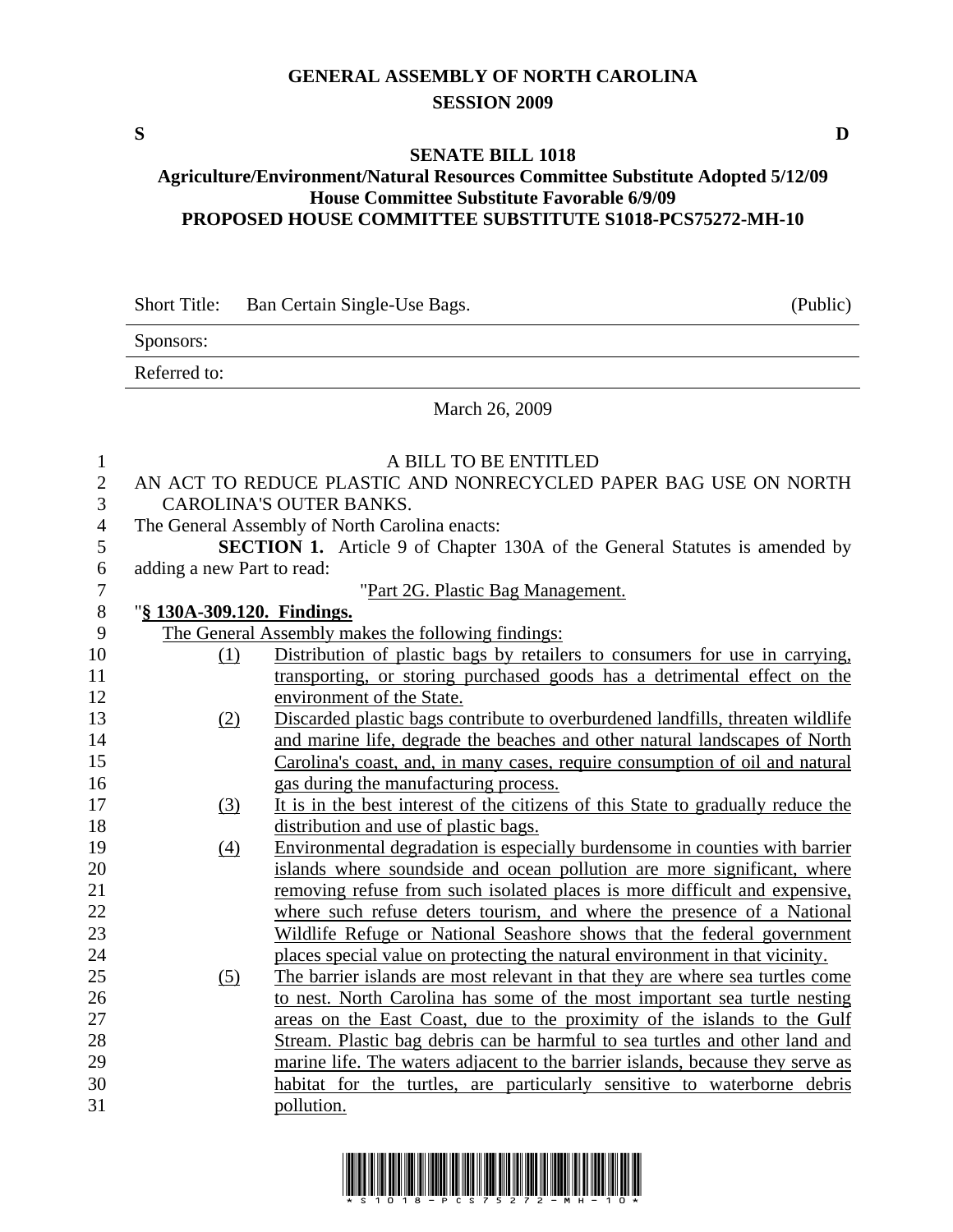|                               | <b>General Assembly Of North Carolina</b>                                                      | <b>Session 2009</b> |
|-------------------------------|------------------------------------------------------------------------------------------------|---------------------|
| <u>(6)</u>                    | Inhabitated barrier islands are visited by a high volume of tourists and                       |                     |
|                               | therefore experience a high consumption of bags relative to their permanent                    |                     |
|                               | population due to large numbers of purchases from restaurants, groceries,                      |                     |
|                               | beach shops, and other retailers by the itinerant tourist population.                          |                     |
| (7)                           | Barrier islands are small and narrow, and therefore the comparative impact                     |                     |
|                               | of plastic bags on the barrier islands is high.                                                |                     |
| "§ 130A-309.121. Definitions. |                                                                                                |                     |
|                               | As used in this Part, the following definitions apply:                                         |                     |
| (1)                           | Plastic bag. $-$ A carryout bag composed primarily of thermoplastic synthetic                  |                     |
|                               | polymeric material, which is provided by a store to a customer at the point of                 |                     |
|                               | sale and incidental to the purchase of other goods.                                            |                     |
| (2)                           | Prepared foods retailer. $-$ A retailer primarily engaged in the business of                   |                     |
|                               | selling prepared foods, as that term is defined in G.S. 105-164.3, to                          |                     |
|                               | consumers.                                                                                     |                     |
| (3)                           | Recycled paper bag. $-$ A paper bag that meets all of the following                            |                     |
|                               | requirements:                                                                                  |                     |
|                               | The bag is manufactured from one hundred percent (100%) recycled<br><u>a.</u>                  |                     |
|                               | content, including postconsumer content, postindustrial content, or a                          |                     |
|                               | mix of postconsumer and postindustrial content.                                                |                     |
|                               | The bag displays the words "made from recycled material" and<br><u>b.</u>                      |                     |
|                               | "recyclable."                                                                                  |                     |
| $\left(4\right)$              | Retail chain. – Five or more stores located within the State that are engaged                  |                     |
|                               | in the same general field of business and (i) conduct business under the same                  |                     |
|                               | business name or (ii) operate under common ownership or management or                          |                     |
|                               | pursuant to a franchise agreement with the same franchisor.                                    |                     |
| (5)                           | Retailer. – A person who offers goods for sale in this State to consumers and                  |                     |
|                               | who provides a single-use plastic bag to the consumer to carry or transport                    |                     |
|                               | the goods and (i) has more than 5,000 square feet of retail or wholesale                       |                     |
|                               | space or (ii) is one of a retail chain.                                                        |                     |
| (6)                           | <u>Reusable bag. – A durable plastic bag with handles that is at least 2.25 mils</u>           |                     |
|                               | thick and is specifically designed and manufactured for multiple reuse or a                    |                     |
|                               | bag made of cloth or other machine washable fabric with handles.                               |                     |
|                               | "§ 130A-309.122. Certain plastic bags banned.                                                  |                     |
|                               | No retailer shall provide customers with plastic bags unless the bag is a reusable bag, or the |                     |
|                               | bag is used solely to hold sales to an individual customer of otherwise unpackaged portions of |                     |
| the following items:          |                                                                                                |                     |
| <u>(1)</u>                    | Fresh fish or fresh fish products.                                                             |                     |
| (2)                           | Fresh meat or fresh meat products.                                                             |                     |
| (3)                           | Fresh poultry or fresh poultry products.                                                       |                     |
| (4)                           | Fresh produce.                                                                                 |                     |
|                               | "§ 130A-309.123. Substitution of paper bags restricted.                                        |                     |
| (a)                           | A retailer subject to G.S. 130A-309.122 may substitute paper bags for the plastic              |                     |
|                               | bags banned by that section, but only if all of the following conditions are met:              |                     |
| (1)                           | The paper bag is a recycled paper bag.                                                         |                     |
| (2)                           | The retailer offers one of the following incentives to any customer who uses                   |                     |
|                               | the customer's own reusable bags instead of the bags provided by the                           |                     |
|                               | retailer: (i) a cash refund; (ii) a store coupon or credit for general store use;              |                     |
|                               | or (iii) a value or reward under the retailer's customer loyalty or rewards                    |                     |
|                               | program for general store use. The amount of the incentive shall be equal to                   |                     |
|                               | or greater than the cost to the retailer of providing a recycled paper bag,                    |                     |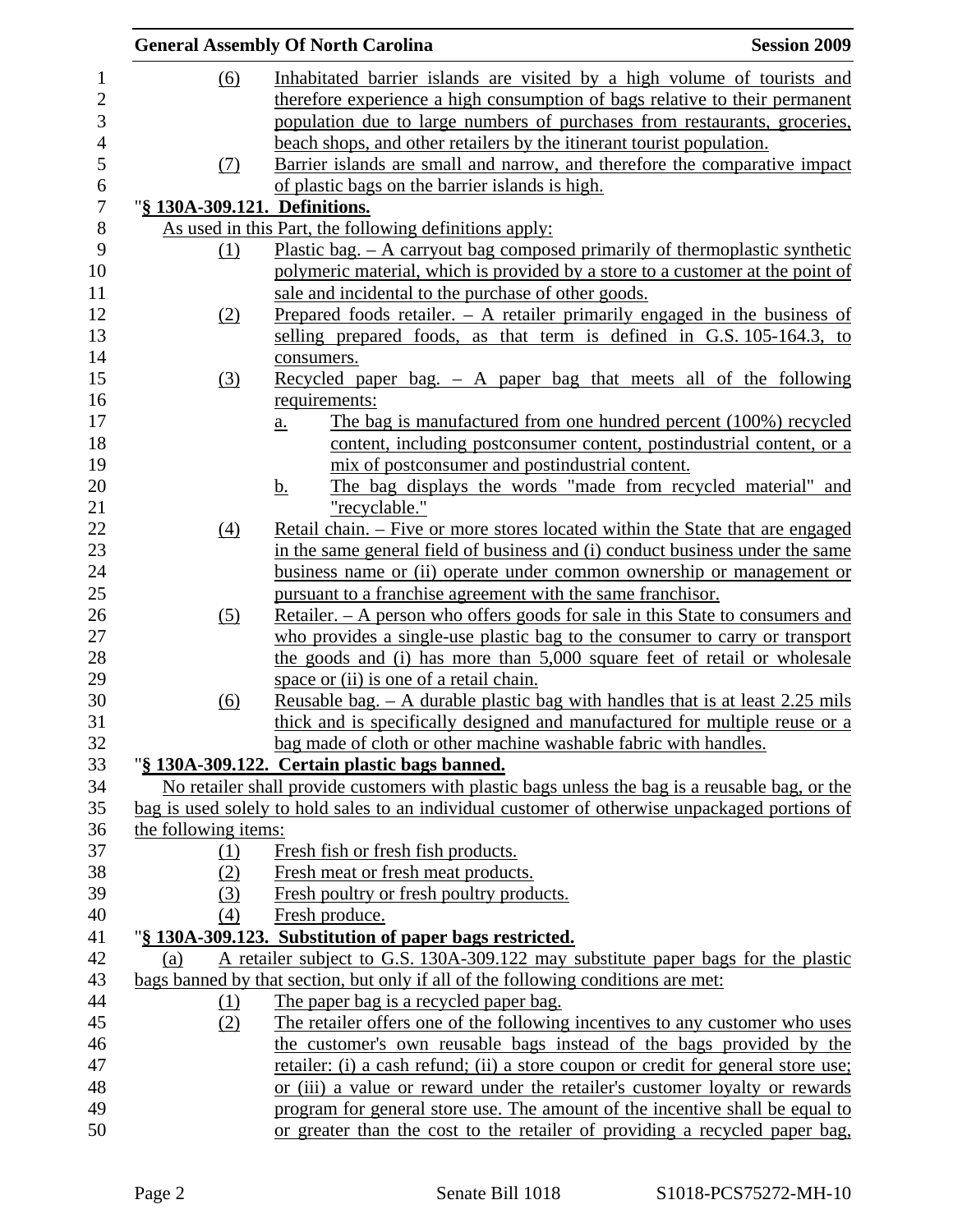|                  | <b>General Assembly Of North Carolina</b>                                                                                                                                                              | <b>Session 2009</b> |
|------------------|--------------------------------------------------------------------------------------------------------------------------------------------------------------------------------------------------------|---------------------|
| $\mathbf{1}$     | multiplied by the number of reusable bags filled with the goods purchased                                                                                                                              |                     |
| $\sqrt{2}$       | by the customer.                                                                                                                                                                                       |                     |
| 3                | Nothing in this Part shall prevent a retailer from providing customers with reused<br>(b)                                                                                                              |                     |
| 4                | packaging materials originally used for goods received from the retailer's wholesalers or                                                                                                              |                     |
| 5                | suppliers.                                                                                                                                                                                             |                     |
| 6                | Notwithstanding subsection (a) of this section, a prepared foods retailer may<br>(c)                                                                                                                   |                     |
| $\boldsymbol{7}$ | package prepared foods in a recycled paper bag, regardless of the availability of a reusable bag,                                                                                                      |                     |
| $8\,$            | in order to comply with food sanitation or handling standards or best practices.                                                                                                                       |                     |
| 9                | "§ 130A-309.124. Required signage.                                                                                                                                                                     |                     |
| 10               | A retailer subject to G.S. 130A-309.122 other than a prepared foods retailer shall display a                                                                                                           |                     |
| 11               | sign in a location viewable by customers containing the following notice: "[county name]                                                                                                               |                     |
| 12               | County discourages the use of single-use plastic and paper bags to protect our environment                                                                                                             |                     |
| 13               | from excess litter and greenhouse gases. We would appreciate our customers using reusable                                                                                                              |                     |
| 14               | bags, but if you are not able to, a 100% recycled paper bag will be furnished for your use." The                                                                                                       |                     |
| 15               | name of the county where the retailer displaying the sign is located should be substituted for                                                                                                         |                     |
| 16               | "[county name]" in the language set forth in this section.                                                                                                                                             |                     |
| 17               | "§ 130A-309.125. Applicability.                                                                                                                                                                        |                     |
| 18               | This Part applies only in a county which includes a barrier island or barrier<br>(a)                                                                                                                   |                     |
| 19               | peninsula, in which the barrier island or peninsula meets both of the following conditions:                                                                                                            |                     |
| 20               | It has permanent inhabitation of 200 or more residents and is separated from<br>(1)                                                                                                                    |                     |
| 21               | the North Carolina mainland by a sound.                                                                                                                                                                |                     |
| 22               | It contains either a National Wildlife Refuge or a portion of a National<br>(2)                                                                                                                        |                     |
| 23               | Seashore.                                                                                                                                                                                              |                     |
| 24               | Within any county covered by subsection (a) of this section, this Part applies only to<br>(b)                                                                                                          |                     |
| 25               | an island or peninsula that both:                                                                                                                                                                      |                     |
| 26               | Is bounded on the east by the Atlantic Ocean.<br>(1)                                                                                                                                                   |                     |
| 27               | Is bounded on the west by a coastal sound."<br>(2)                                                                                                                                                     |                     |
| 28               | <b>SECTION 2.</b> G.S. 130A-22 reads as rewritten:                                                                                                                                                     |                     |
| 29               | "§ 130A-22. Administrative penalties.                                                                                                                                                                  |                     |
| 30               | The Secretary of Environment and Natural Resources may impose an administrative<br>(a)                                                                                                                 |                     |
| 31<br>32         | penalty on a person who violates Article 9 of this Chapter, rules adopted by the Commission                                                                                                            |                     |
| 33               | pursuant to Article 9, or any term or condition of a permit or order issued under Article 9. Each<br>day of a continuing violation shall constitute a separate violation. The penalty shall not exceed |                     |
| 34               | fifteen thousand dollars $(\$15,000)$ per day in the case of a violation involving nonhazardous                                                                                                        |                     |
| 35               | waste. The penalty shall not exceed thirty-two thousand five hundred dollars (\$32,500) per day                                                                                                        |                     |
| 36               | in the case of a first violation involving hazardous waste as defined in G.S. 130A-290 or                                                                                                              |                     |
| 37               | involving the disposal of medical waste as defined in G.S. 130A-290 in or upon water in a                                                                                                              |                     |
| 38               | manner that results in medical waste entering waters or lands of the State; and shall not exceed                                                                                                       |                     |
| 39               | fifty thousand dollars (\$50,000) per day for a second or further violation involving the disposal                                                                                                     |                     |
| 40               | of medical waste as defined in G.S. 130A-290 in or upon water in a manner that results in                                                                                                              |                     |
| 41               | medical waste entering waters or lands of the State. The penalty shall not exceed thirty-two                                                                                                           |                     |
| 42               | thousand five hundred dollars (\$32,500) per day for a violation involving a voluntary remedial                                                                                                        |                     |
| 43               | action implemented pursuant to G.S. $130A-310.9(c)$ or a violation of the rules adopted pursuant                                                                                                       |                     |
| 44               | to G.S. 130A-310.12(b). The penalty shall not exceed one hundred dollars (\$100.00) for a first                                                                                                        |                     |
| 45               | violation; two hundred dollars (\$200.00) for a second violation within any 12-month period;                                                                                                           |                     |
| 46               | and five hundred dollars (\$500.00) for each additional violation within any 12-month period for                                                                                                       |                     |
| 47               | any violation of Part 2G of Article 9 of this Chapter. If a person fails to pay a civil penalty                                                                                                        |                     |
| 48               | within 60 days after the final agency decision or court order has been served on the violator, the                                                                                                     |                     |
| 49               | Secretary of Environment and Natural Resources shall request the Attorney General to institute                                                                                                         |                     |
| 50               | a civil action in the superior court of any county in which the violator resides or has his or its                                                                                                     |                     |
| 51               | principal place of business to recover the amount of the assessment. Such civil actions must be                                                                                                        |                     |